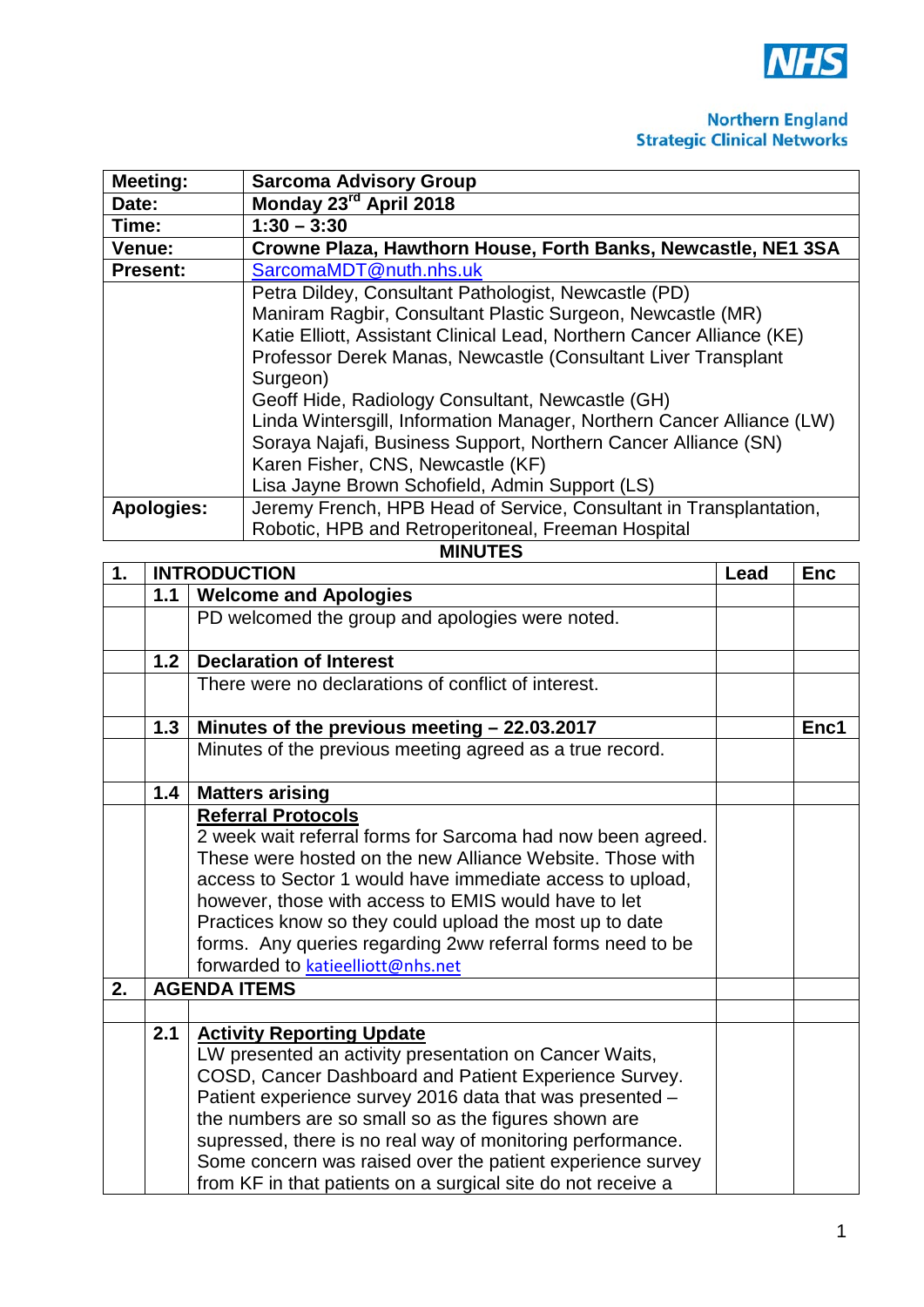|  |     | patient survey. It was mentioned that Jo Mackintosh, Patient<br>Engagement Facilitator from the Cancer Alliance team is<br>looking at other ways of capturing patient experience.<br>Concern was also raised over the Cancer Dashboard and the<br>completeness of data, however, we can only report on the<br>latest information published that is available to us. |                  |
|--|-----|---------------------------------------------------------------------------------------------------------------------------------------------------------------------------------------------------------------------------------------------------------------------------------------------------------------------------------------------------------------------|------------------|
|  | 2.2 | <b>Alliance Update</b>                                                                                                                                                                                                                                                                                                                                              |                  |
|  |     | <b>Cancer Alliance Workplans</b><br>100% Transformation funding is dependent on the 62 day<br>performance target for Cancer Waits being achieved and<br>funding has been awarded for the first six months through<br>achieving quarter 3 performance.                                                                                                               |                  |
|  |     | Living With & Beyond Cancer recruitment posts have all been<br>filled and the Commissioning Toolkit has been taken forward.                                                                                                                                                                                                                                         |                  |
|  |     | Workforce plan has been submitted with predicted capacity<br>and demand.                                                                                                                                                                                                                                                                                            |                  |
|  |     | Patient engagement has been integrated across the alliance<br>by Jo Macintosh, Patient Engagement & Co Design Lead                                                                                                                                                                                                                                                  |                  |
|  |     | Prevention and awareness – currently working towards<br>smoke free hospitals and alcohol and obesity initiatives.<br>Northumbria is now a smoke free hospital with no smoking on<br>site. Support is available to staff and patients. NCA is<br>working with Northumbria on a sharing event.                                                                        |                  |
|  |     | The alliance is hosting two upcoming events in May:<br>Colorectal Event on 02.05.2018 (Beamish Hall Hotel)<br>Prostate Event on 18.05.2018 (George Washington)                                                                                                                                                                                                      |                  |
|  |     | <b>Terms of Reference</b><br>This was circulated with the minutes prior to this meeting to<br>the Sarcoma group at: SarcomaaMDT@nuth.nhs.uk<br>These terms of reference need to be agreed so if there are<br>any issues to inform the Northern Cancer Alliance team<br>on england.nca@nhs.net by the end of July 2018.                                              | Enc <sub>2</sub> |
|  |     | 1 Year on Feedback from Cancer Alliance Event<br>The Northern Cancer Alliance held a one year on event at<br>Ramside Hall on 23.03.2018. It was a successful event with<br>various speakers and a large attendance. Work that was<br>carried out on the Optimal Pathway was discussed and<br>patient engagement and involvement was highlighted.                    |                  |
|  |     |                                                                                                                                                                                                                                                                                                                                                                     |                  |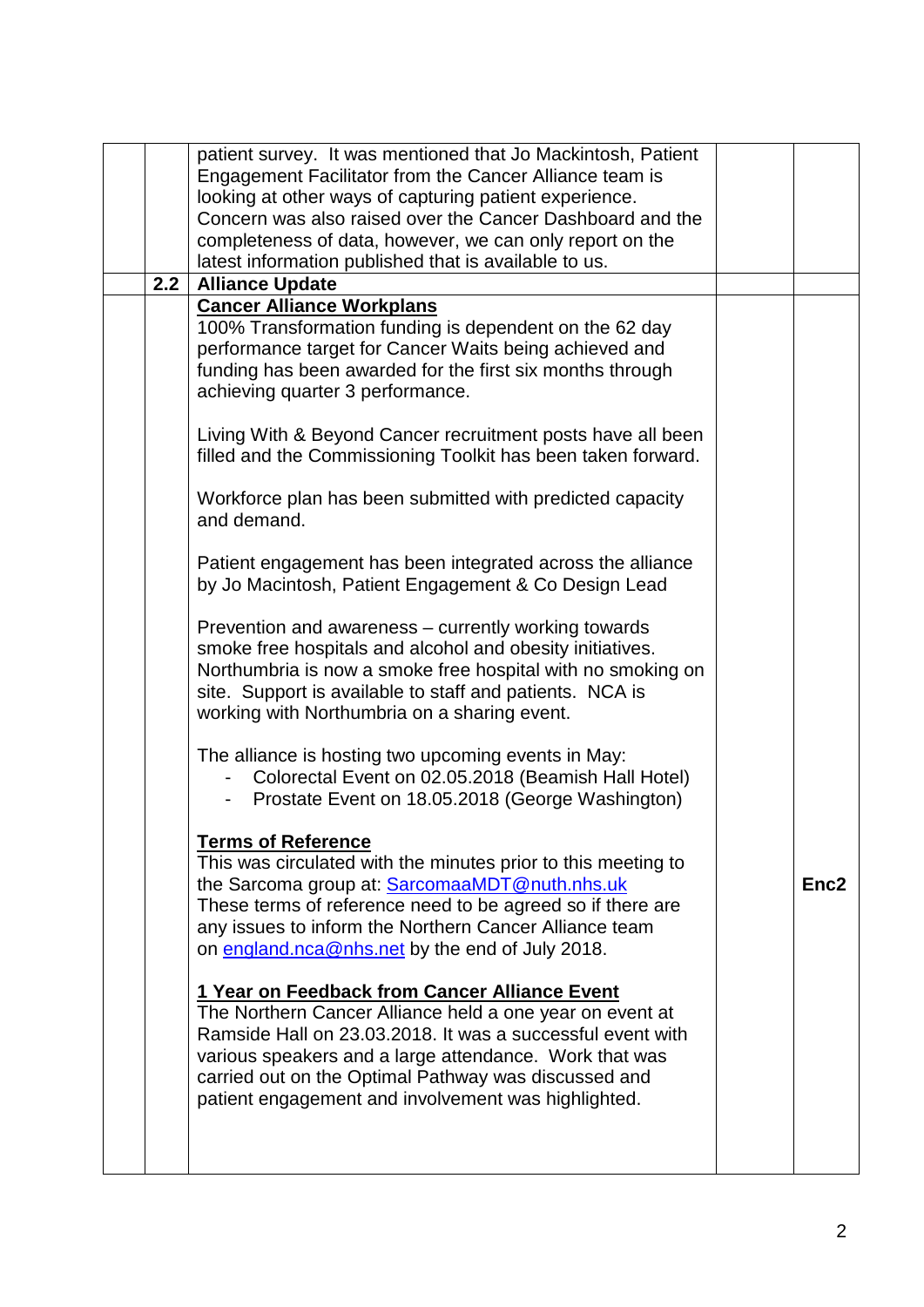|    | 2.3 | Network pathways – for discussion and approval                                                                                                                                                                                                                                                                                                                                                                                                                                                                                                                                                                                                                  |  |
|----|-----|-----------------------------------------------------------------------------------------------------------------------------------------------------------------------------------------------------------------------------------------------------------------------------------------------------------------------------------------------------------------------------------------------------------------------------------------------------------------------------------------------------------------------------------------------------------------------------------------------------------------------------------------------------------------|--|
|    |     | <b>Soft Tissue Sarcoma</b><br>The pathway for patients with suspected Soft Tissue Sarcoma<br>was presented to the group for discussion. This sparked a<br>great deal of discussion. One of the queries raised included<br>defining a designated reference centre. As this pathway is<br>based on NICE guidelines and the 2WW referral form, it was<br>agreed that a lot of work needs to be done to refine and<br>update the pathway. A clear path of who GP's need to refer to<br>for suspected sarcoma needs to be defined and agreed.<br>Any queries can be directed towards katieelliott@nhs.net<br>copying in Mani Ragbir and Petra Dildey into all comms. |  |
|    |     | <b>Bone Sarcoma</b><br>This pathway was presented to the group and again similar<br>queries came up asking what the definition of a designated<br>reference centre is and also about the 2WW referral to the<br>local Orthopaedic team and if there is one. Again work needs<br>to be done amongst the group for trusts to provide their<br>preferred route in as there is some debate regarding referral<br>forms versus pathway work.                                                                                                                                                                                                                         |  |
|    | 2.4 | Update on recent meeting of SAG chairs                                                                                                                                                                                                                                                                                                                                                                                                                                                                                                                                                                                                                          |  |
|    |     | MR attended a summary meeting of all Sag chairs held in<br>Birmingham on 28/03/2018. Sarcoma specifications were<br>discussed at MDT and the North of England bone and soft<br>tissue tumour service are in agreement with these guidelines.                                                                                                                                                                                                                                                                                                                                                                                                                    |  |
|    | 2.5 | <b>CNS Provision</b>                                                                                                                                                                                                                                                                                                                                                                                                                                                                                                                                                                                                                                            |  |
|    |     | At the last meeting, it was acknowledged that CNS provision<br>is insufficient and has been for several years. One of the<br>actions taken from the last meeting was to investigate if any<br>service resources would be available for quality improvement<br>projects out with the Sarcoma advisory group. Approval has<br>been given for 1.5 CNS nurses to help cover Sarcoma.                                                                                                                                                                                                                                                                                |  |
|    | 2.6 | <b>Service Development</b><br>Trying to limit the number of 2ww sarcoma referrals coming<br>through via a GP.                                                                                                                                                                                                                                                                                                                                                                                                                                                                                                                                                   |  |
|    | 2.7 | <b>Audits</b><br>Two audits were presented to the group:<br><b>Management of DFSPs</b><br><b>Review of TOMO IMRT Sarcoma Patients</b><br>Just to note that an audit was discussed in the morning                                                                                                                                                                                                                                                                                                                                                                                                                                                                |  |
| 3. |     | session of the Sarcoma Improvement Day on 'Breast<br>Angiosarcoma' by Timonthy Crowley.<br><b>STANDING ITEMS</b>                                                                                                                                                                                                                                                                                                                                                                                                                                                                                                                                                |  |
|    |     |                                                                                                                                                                                                                                                                                                                                                                                                                                                                                                                                                                                                                                                                 |  |